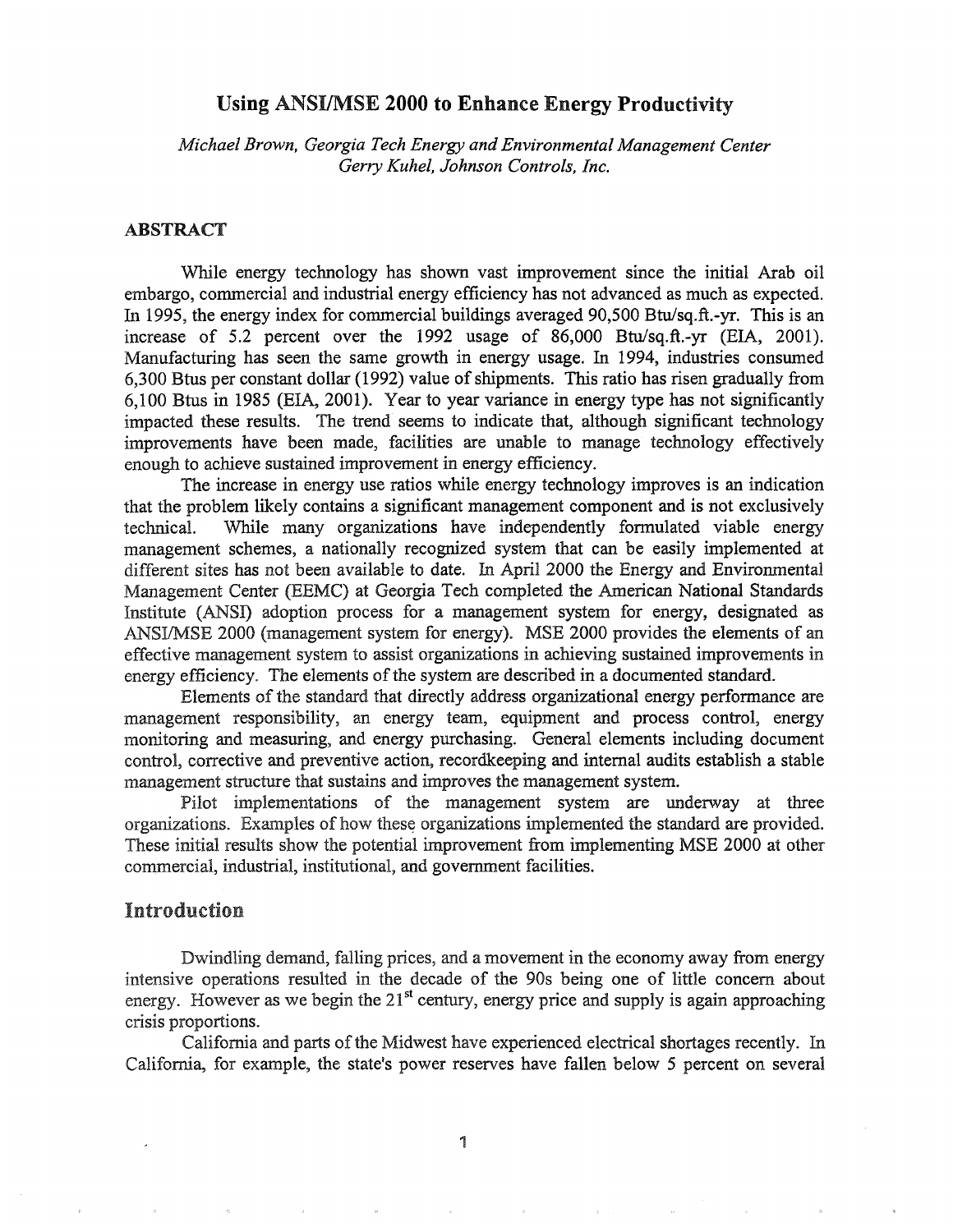occasions.. This' required the utility Independent System Operator (ISO) to mandate voluntary load curtailment programs for some customers ofinvestor-owned utilities (Silicon Energy, 2001). The ISO said that power typically purchased from the Pacific Northwest wasn't available because of higher than expected heating demand in that region.. Voluntary load reduction impacted large industrial, commercial, and agricultural customers who agreed to have their power temporarily interrupted in exchange for reduced rates.



Figure 1. Commercial Energy Use Index, 1986-1995

Growing electrical demand has caused a surge in natural gas consumption as utilities scramble to find clean sources of energy. The increase in gas demand coupled with limited development of new gas supplies has resulted in rapid price escalation. Natural gas was selling for \$2.50-\$3/million Btus through the mid-to late 1990s, but experts predict that prices will remain above \$5 in 2001.

Data on commercial energy efficiency from the Energy Information Agency, shown in Figure 1, indicates no consistent gain in energy productivity. While there are competing factors at. work (for example improved energy systems and building materials versus increased use of office computers), the lack of a national emphasis on energy efficiency and divergent opinions about what constitutes an effective energy management program have resulted in little real improvement in energy management during the past decade.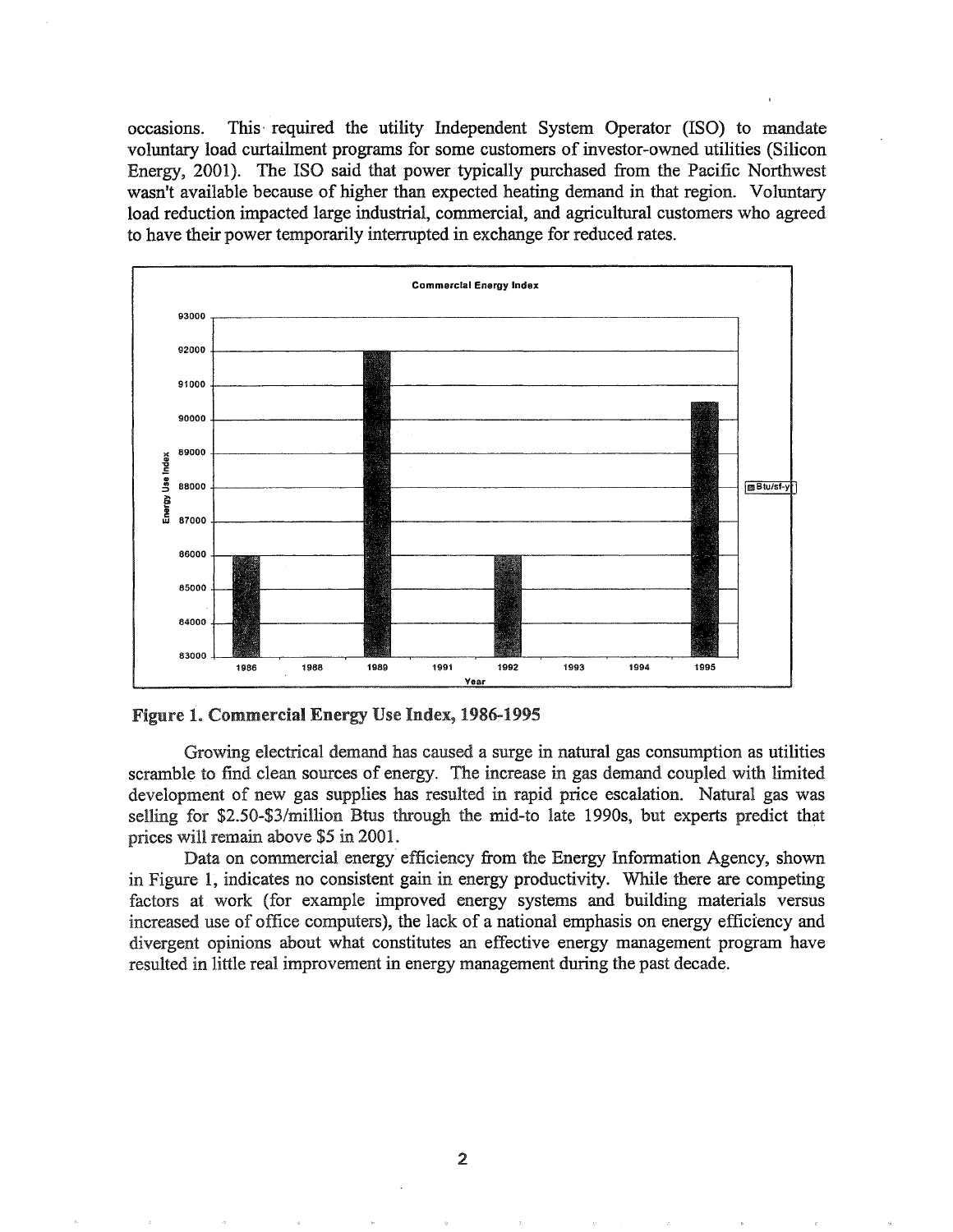| Year | <b>Industrial Energy</b> | Btu/Constant Dollar of | Electricity        |
|------|--------------------------|------------------------|--------------------|
|      | <b>Usage in Quads</b>    | Shipments              | Percent of Total   |
|      | $(10^{15}$ Btus)         |                        | <b>Energy Used</b> |
| 1985 | 17.24                    | 6,100                  | 24.9               |
| 1988 | 18.34                    | 6,000                  | 24.3               |
| 1991 | 20.12                    | 6,200                  | 24.6               |
| 1994 | 21.66                    | 6,300                  | 24.8               |

## Table I. Industrial Energy Usage, Energy Efficiency, and Electricity Percentage of Total Energy Used\*

\*-from DOE, Energy Information Agency

Industrial energy efficiency, Table 1, shows a similar erratic variance. Since 1985, unit energy use (Btu/\$ output) has increased slightly, although not steadily. To account for changes in the type of energy used, electricity's percentage of total industrial energy is presented in the third column. While there is some variance in energy type year to year, this variation is not sufficient to explain the change in unit energy use. The total energy used by industry grew at a faster rate that the energy per constant dollar of output.

Because heavy, energy-intensive manufacturing is a smaller component of the national economy than in the past, efficiency should be expected to improve. However, the higher demand for energy, increases in cost and decreases in efficiency for both the commercial and industrial sectors suggest that more emphasis must be focused on energy management.

## Management System Definition

While technology is crucial in effectively addressing energy problems, reliance on technology alone has not proven sufficient to solve our energy crisis. To reach its full potential, technology must be matched with effective management. The Management System for Energy, ANSI/MSE 2000, is modeled after other standardized management systems based on Deming's Plan-Do-Check-Act cycle (PDCA), Figure 2. PDCA systems define an ordered structure essential to avoid management chaos without becoming bureaucratic and sacrificing organizational innovation..

MSE 2000 is defined by an ANSI standard that prescribes elements necessary to institute P-D-C-A style management. Implementing MSE 2000 at a facility requires a strong commitment from executive management because, to be most effective, the system must be certified by an independent registrar at its inception and renewed every three years. One of the primary objectives of the management system is to foster continual improvement in energy management. Organizations implementing the system should expect to substantially reduce energy cost and improve sustainability. Another consequence of improved energy management is an increase in energy productivity. Energy productivity is defined by the indices of in energy use per unit and energy cost per unit.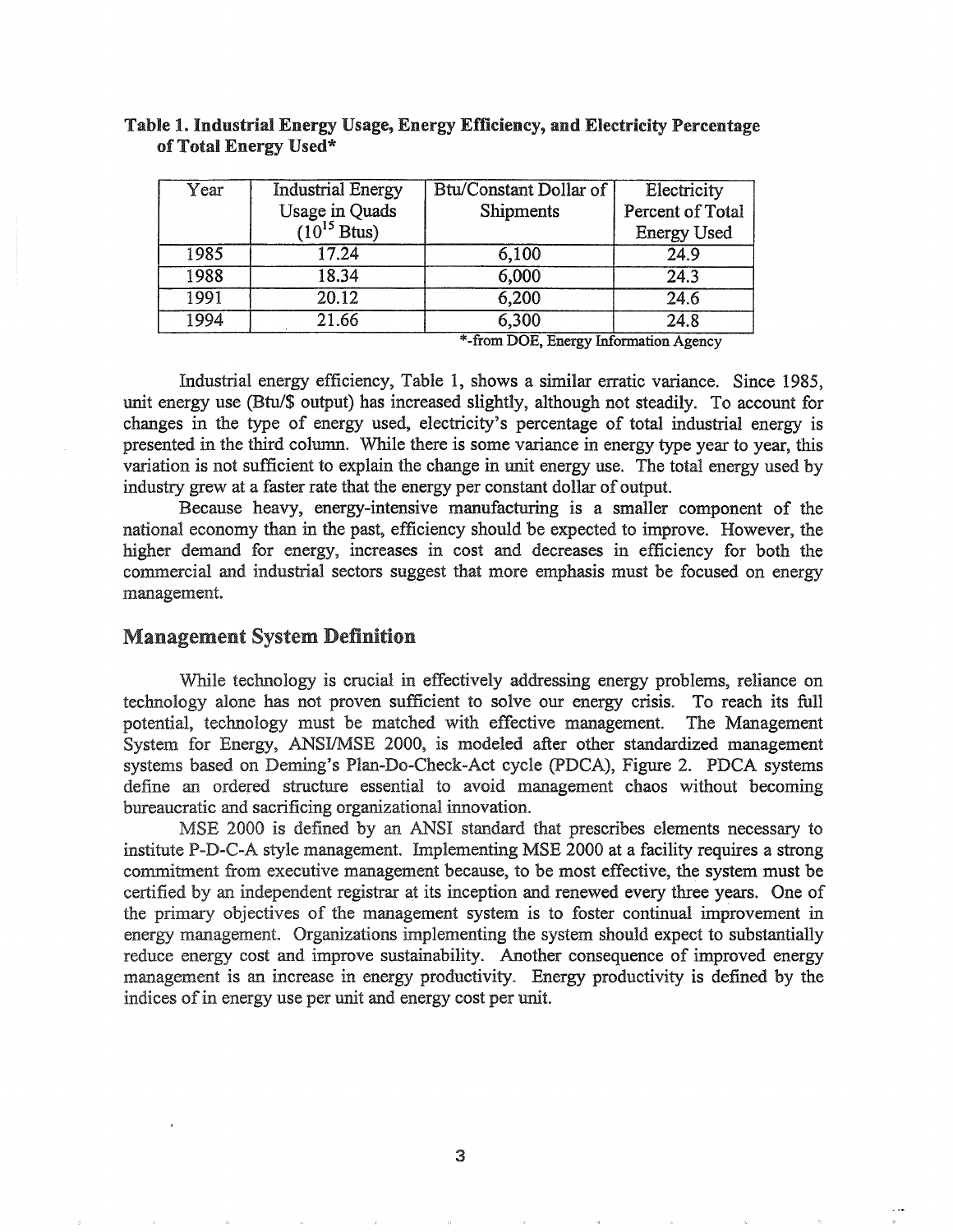

# MSE 2000 Elements that Address Productivity

The MSE 2000 standard consists of twelve elements that define an effective management system.. While all elements are needed to maintain effective management, not every element specifically addresses or affects the energy productivity at a facility.. Table 2 presents a comprehensive list of all standard elements. Each of the elements listed in Table 2 contributes to the effective functioning of the management system. The elements described in detail below have the greatest impact on productivity.

## Management Responsibility

A common problem facing energy managers is the lack of organizational support. Because effective management of energy requires a facility-wide commitment, upper management must be involved or the effort is doomed.. Long-term impact is never achieved by middle managers without upper management's commitment to make energy productivity a priority and to provide financial and manpower support.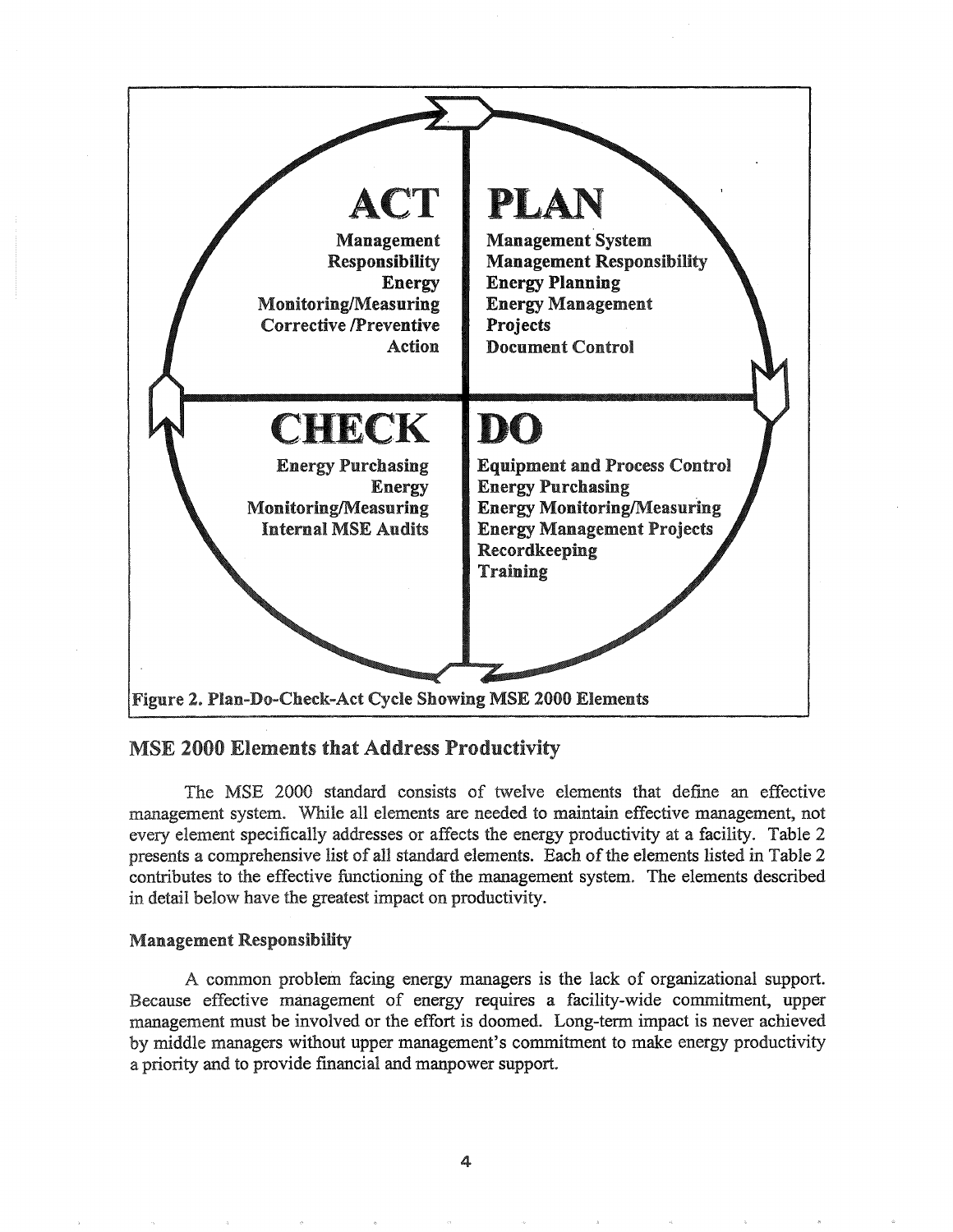| <b>Element Number</b>                | Contents                                        |  |
|--------------------------------------|-------------------------------------------------|--|
| 4.0 Management System Requirements   | Describes scope of MSE 2000                     |  |
| 4.1 Management System                | Basic MSE 2000 Objective and Procedures         |  |
| 4.2 Management Responsibility        | Requirements for Executive Management,          |  |
|                                      | Energy Coordinator, and Energy Team             |  |
| 4.3 Energy Planning                  | Describes planning process, required planning   |  |
|                                      | information and contents of energy assessment   |  |
| 4.4 Equipment and Process Control    | Presents management practices associated with   |  |
|                                      | equipment and processes that significantly      |  |
|                                      | affect energy usage                             |  |
| 4.5 Energy Management Projects       | Describes relation between goals, targets and   |  |
|                                      | projects                                        |  |
| 4.6 Document Control                 | Procedures to be followed with MSE 2000         |  |
|                                      | controlled documents                            |  |
| 4.7 Energy Purchasing                | General purchasing practices including supplier |  |
|                                      | evaluation, purchasing specifications, and bids |  |
|                                      | and contracts                                   |  |
| 4.8 Energy Monitoring and Measuring  | Procedures related to energy data collection    |  |
| 4.9 Corrective and Preventive Action | Describes processes associated with improving   |  |
|                                      | the management system                           |  |
| 4.10 Record Keeping                  | Procedures related to records and retention     |  |
| 4.11 Internal MSE Audits             | Requires for self audits of management system   |  |
| 4.12 Training                        | MSE 2000 training procedures                    |  |

#### Table 2. MSE 2000 System Elements

The MSE 2000 standard states, "Upper management shall develop and document its policy for managing energy, review and prioritize the goals developed, and state its commitment to continual improvement." This requires that energy management not be a "grassroots" operation but instead have the backing of upper management. Furthermore, management must not be a silent partner but must participate in the policymaking and be involved in implementing the policy by approving the goals of the program. By committing to continual improvement, management agrees to future participation and support.

A familiar problem with energy management is the lack of available resources to mount an effective program. MSE 2000 requires that "Upper management shall provide adequate resources to establish and maintain the management system for energy, including the personnel needed." While an energy management system at first appears to be an expense, the resources dedicated by executive management are really an investment. The result of improved energy management will be cost savings, reduced downtime/interruption of production, and increased energy productivity.

#### **Energy Team**

A lack of communication between different departments and functions is common in most organizations. Because energy is purchased in one area, consumed in another, and energy systems are maintained and operated by still another, the responsibility for energy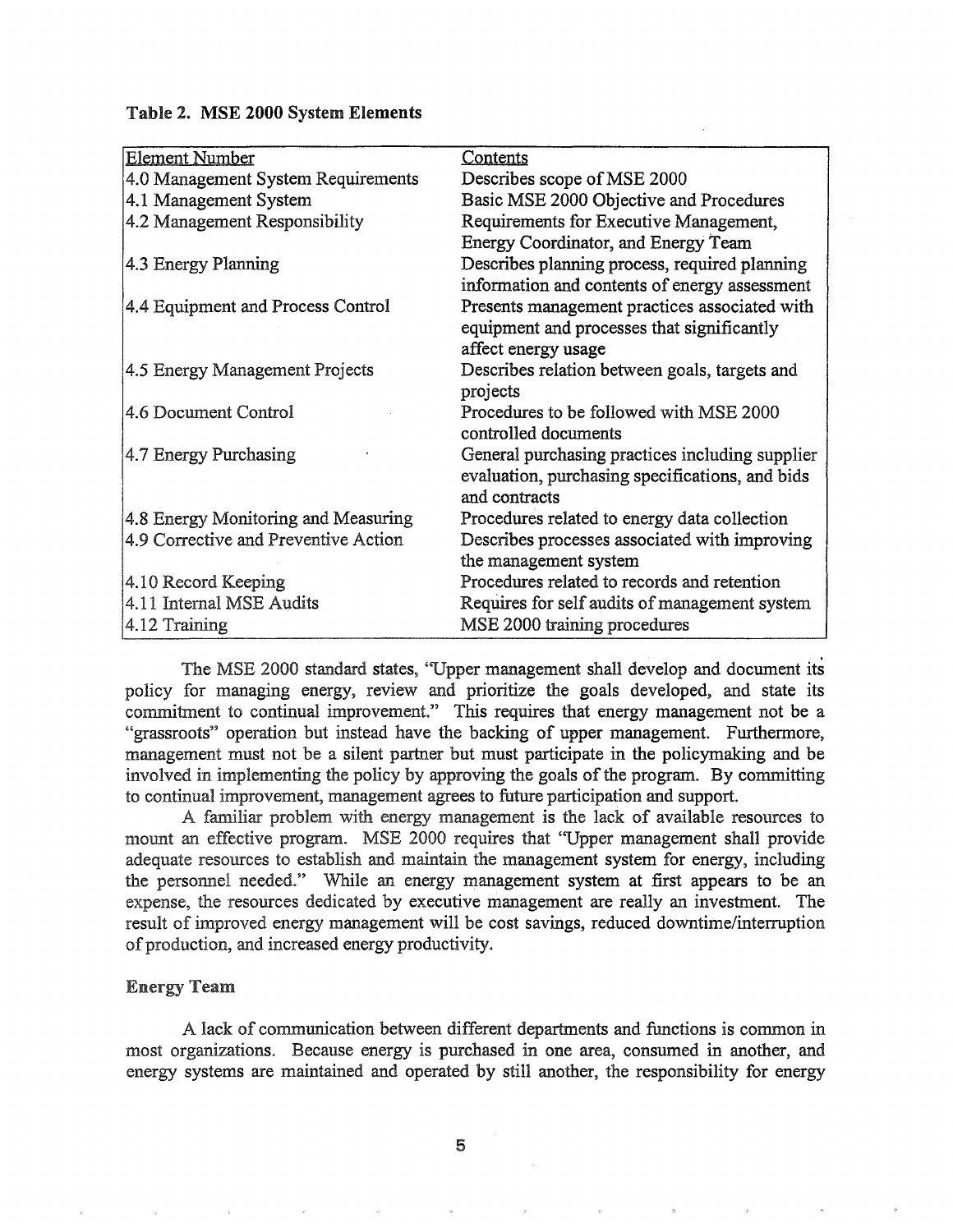management is spread among so many that effectively no one is in charge. MSE 2000 remedies this situation by requiring formation of an interdisciplinary team with "representatives from all functional areas dealing with the procurement, application, consumption, and related emissions of fuels and energy systems." Instead of losing energy management responsibility between departments, the team captures input from all relevant functional areas to arrive at workable solutions.

While the formation of an energy management team is important to meeting organization goals and objectives, adequate leadership and control is necessary to prevent the team from becoming cumbersome and unruly. MSE 2000 requires that upper management appoint an energy coordinator to head the team. The coordinator must ensure that the management system for energy is developed, executed, and maintained and periodically report system performance to executive managers..

#### Equipment and Process Control

Energy systems and production processes consume most of the energy in facilities. Therefore, one element of the standard is devoted specifically to equipment and process control. The organization is required to identify equipment and processes that significantly affect energy use and to develop and use documented operating procedures, monitor and control relevant operational parameters, and employ maintenance appropriate to ensure continued energy efficiency.

The development and use of approved procedures will assure uniform operation of energy equipment. This can eliminate differences between shifts and operators. Procedures should be based on accepted operating practice and updated to reflect improvements.

The monitoring and control of important supervisory parameters will help assure equipment and processes are operated at the most efficient condition. Equipment operation fundamentally affects energy efficiency. Effective maintenance of energy equipment is equivalent to operation in its importance in efficiency. The recommended equipment can be installed, relevant operating procedures followed, and proper operation achieved through active monitoring, but if the equipment is not adequately maintained it will never realize the desired operating efficiency. Even high efficiency equipment, if not maintained, will not achieve the expected benefit. The standard requires that appropriate maintenance practices be identified and followed. Maintenance offers not only energy savings but will improve workplace safety, appearance and healthiness and usually improves environmental performance.

## **Energy Monitoring and Measuring**

The importance of energy monitoring and measuring is often overlooked in organizations because it is difficult, time consuming or inconvenient. MSE 2000 contains an element on monitoring and measuring because it is impossible to manage without first measuring. Two types of analysis are supported by this element. Monitoring refers to compiling and evaluating utility-supplied data from billing statements. Pertinent information available from the bill includes cost, consumption, peak demand, rate schedule, average unit cost, incremental cost and the time period covered. Energy monitoring provides an overall view of the facility.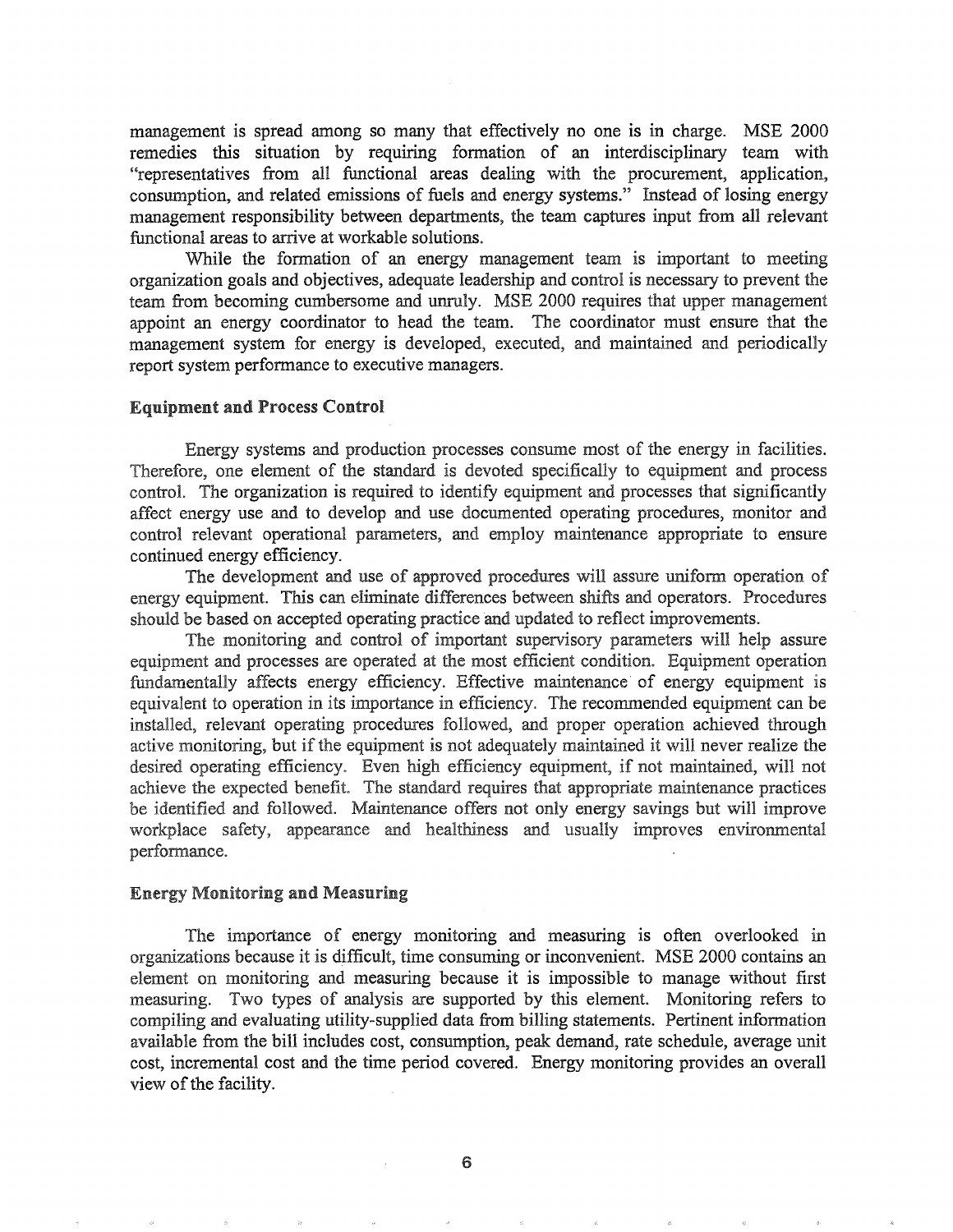Measuring, also known as sub-metering, provides information on individual processes within the facility. Measurement yields insight into equipment unit efficiency, use hours and load factor. Together, monitoring and measuring provide the data necessary to perform an energy balance of the facility. A completed energy balance is used to direct and prioritize energy management projects.

## Energy Purchasing

As utilities in the United States are restructured, more, not less, pressure is placed on organizations to effectively manage their energy. The impact of restructuring on consumers was summarized by William Ramsden, a member of the New Hampshire Public Utilities Commission, "You might face lower rates. (But in a restructured market) the consumers have to do the work. Before, all they cared about was flipping on the light switch." The standard recognizes that as restructuring spreads, the consumer will become more responsible for selecting a utility and contracting for utility service. Activities involved in effective purchasing are included as an element of the standard.

In general, the standard requires organizations to document purchasing procedures. In the past, suppliers were often chosen based on favorable relations or on price alone. Formulating a written procedure will support decisions based on the organization's energy policy and goals.

MSE 2000 states that a user must fonnulate purchasing specifications and evaluate potential suppliers on their ability to satisfy these stated requirements. Adhering to the standard and developing energy supply specifications for the organization should facilitate the comparison of supplier bids and contracts. The goal of this activity is to allow a facility to evaluate supply options based on their best interest.

## CorrectivelPreventive Action

A critical component of effective management is the ability to improve. In the MSE 2000 management system, improvement is institutionalized by the corrective/preventive action element. Management system performance is regularly checked through internal audits and management reviews. Corrective and preventive actions are undertaken when system checks uncover problems..

Corrective actions are taken when a management system or energy related problem occurs" The standard requires that an effective solution to the problem be identified, controls used to ensure that the specified solution is effective, and information on the action and its results submitted at the management review.

Preventive actions are instituted before a problem situation occurs. When the management team identifies a potential problem situation, action is taken before the problem occurs. With both corrective and preventive actions, the objective is to improve the operation and performance of the management system; one that is adaptable instead of bureaucratic.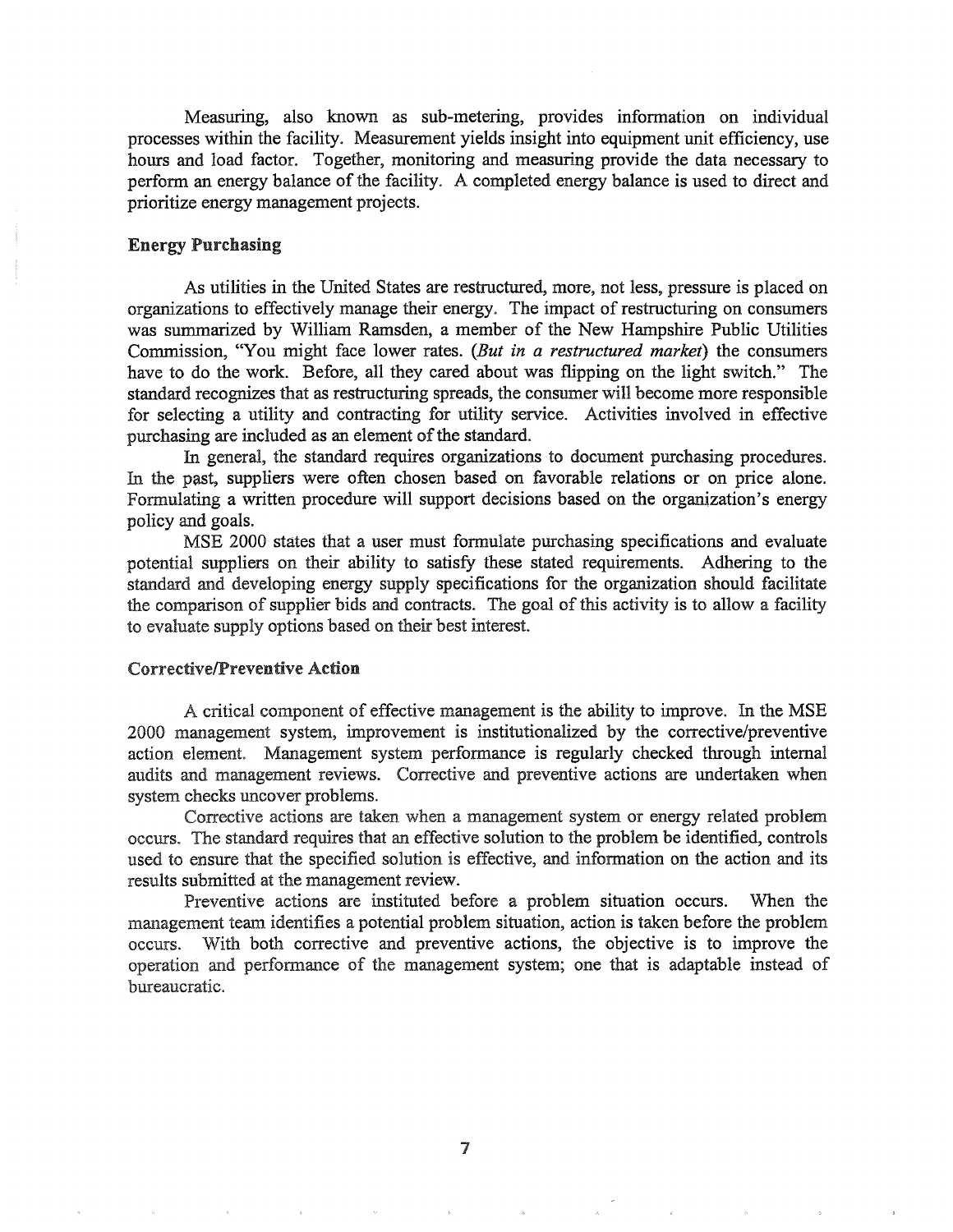## Field Experience

After adoption of the MSE 2000 standard, several organizations expressed interest in early implementation. Although the management system was new, experience with implementation of similar systems illustrated the basic process. Three firms are involved in implementation and expect to be completed by the end of the year. Progress at each location follows.

#### Delta Air Lines

The Delta Air Lines Technical Operations Center (TOC) in Atlanta provides maintenance and repair to the airliner fleet. The Atlanta center is Delta's largest with a building capacity of eighteen planes, paint booths large enough for four planes, and 13,000 employees. Energy cost at the facility is over \$1 million per month. The high utility cost attracted Delta to MSE 2000.

Delta has completed the MSE 2000 gap analysis, selected an energy management team, completed their energy manual and posted it on-line, and finished some training. A gap analysis is the first step in implementing a management system. It compares present management practice in a facility to the ideal described in the standard and documents shortfalls or gaps. In 2001, Delta plans to complete staff training and to be registered to the standard.

After completing the selection of an energy team, Delta was ready to begin the technical aspects of the management system. First, an energy profile showing the energy usage by type, incremental cost, and rank ordering of the consumers was completed.. To maximize impact, MSE 2000 recommends that the most effort be focused on the largest energy users within a facility. Following this MSE 2000 procedure, Delta prepared to focus on its largest energy user. The energy profile, completed earlier, verified that the largest energy user at the facility was air-compressors. Air is used for component testing, plating tank agitation, and personnel cooling.

Delta completed an assessment of its compressed air system to establish usage patterns and applications. The assessment revealed that significant amounts of air are used for valve testing. Combining incremental pricing data from the energy profile with measurements of air usage determined that testing air valves during summer peak-cost times can increase the cost by almost \$100/valve. Rescheduling air valve testing to off-peak periods can reduce electrical cost by approximately \$230,000. By adhering to the principles outlined in MSE 2000, Delta ultimately achieved a significant energy cost savings with practically no investment.

#### Collins & Aikman

Collins & Aikman, a carpet manufacturer in Dalton, Georgia, is a leader in environmental management. They have reduced plant solid waste by over 80 percent and are committed to reducing energy waste as well. In the implementation of MSE 2000, they have selected an energy team, completed a gap analysis, begun their energy manual and written most of their energy-related work procedures. Collins & Aikman has completed some training with the remainder planned for early 2001. They plan to be conducting internal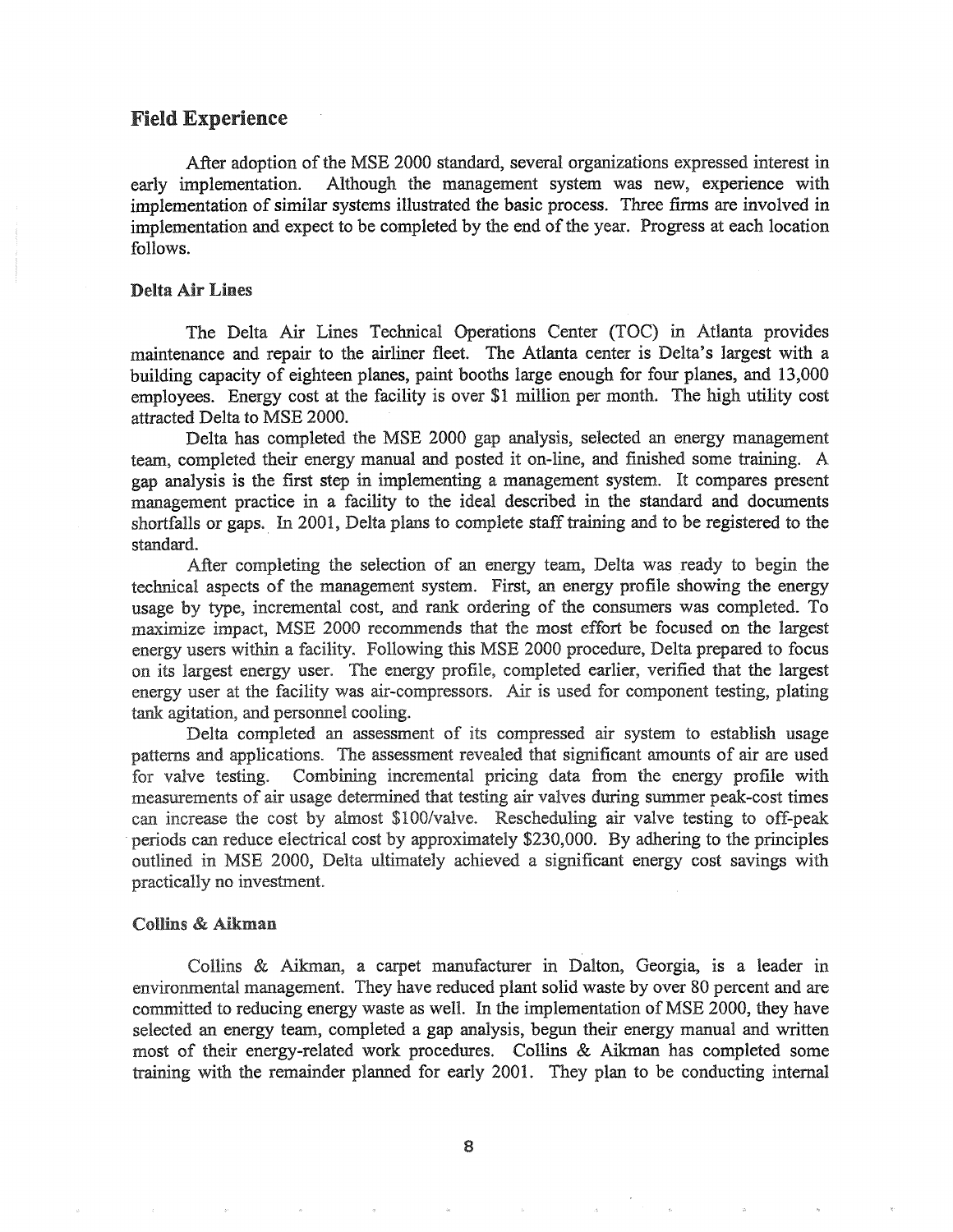audits of the management system by the end of the first quarter 2001 and will be poised for registration by mid-200l.

#### US Postal Service

The United States Post Service (USPS) was one of the initial clients to contact EEMC about MSE 2000. Driven by an executive order mandating a 35 percent reduction in energy usage by 2010, USPS was attracted to a structured management system. The Postal Service is initiating MSE 2000 at the Atlanta bulk mail operation. To date they have completed a gap analysis, selected an implementation team, and attended an initial round of training. After the Christmas 2000 rush, they plan to assemble an energy manual, complete energy process work procedures and instructions, and finish training necessary personnel. This will put them on track for a registration audit by 2001 third quarter.

# Conclusion

In conclusion, ANSI/MSE 2000 includes the elements necessary to establish an effective system of energy management. The system includes sufficient structure to establish control, yet is flexible enough to encourage innovation and avoid bureaucratic rule. MSE 2000 institutes a broad management structure at the organizational level. Under the MSE 2000 management umbrella, other energy efficiency improvement tools may be integrated. Items that complement MSE 2000 include continuous commissioning, Certified Energy Manager training, the Energy Savings Analysis Protocol, and federally sponsored programs like ENERGY STAR® Buildings and ENERGY STAR® Products. .

Continuous commissioning is a process developed by the Texas A&M Energy Systems Lab (ESL) to optimize the operation of existing building energy systems, guarantee continuous optimal operation in future years, and provide energy retrofit suggestions to minimize project costs (Liu, 1999). The continuous improvement aspect of continuous commissioning matches well with the intent of MSE 2000. Certified Energy Manager training developed by the Association of Energy Engineers encompasses the technical elements of energy management and can serve as essential grounding for persons appointed as MSE 2000 energy coordinator.

The Energy Savings Analysis Protocol (EASP) is a procedure defining how to conduct an energy assessment and evaluate energy savings opportunities at a facility (Simon, 2001). EASP describes data resources required, measurement procedures, site survey practice, analytical methods, and reporting.

ENERGY STAR® building and products are designations developed by the federal government to denote energy efficiency~ ENERGY STAR® was introduced by the US Environmental Protection Agency in 1992 as a voluntary labeling program designed to identify and promote energy-efficient products, in order to reduce carbon dioxide emissions (EPA, 2001). EPA partnered with the US Department of Energy in 1996 to promote the ENERGY STAR® label, with each agency taking responsibility for particular product categories. ENERGY STAR® has expanded to cover new homes, most of the buildings sector, residential heating and cooling equipment, major appliances, office equipment, lighting, and consumer electronics. Incorporating ENERGY STAR® building guidelines and products into organizational energy management will make a positive impact on energy productivity.